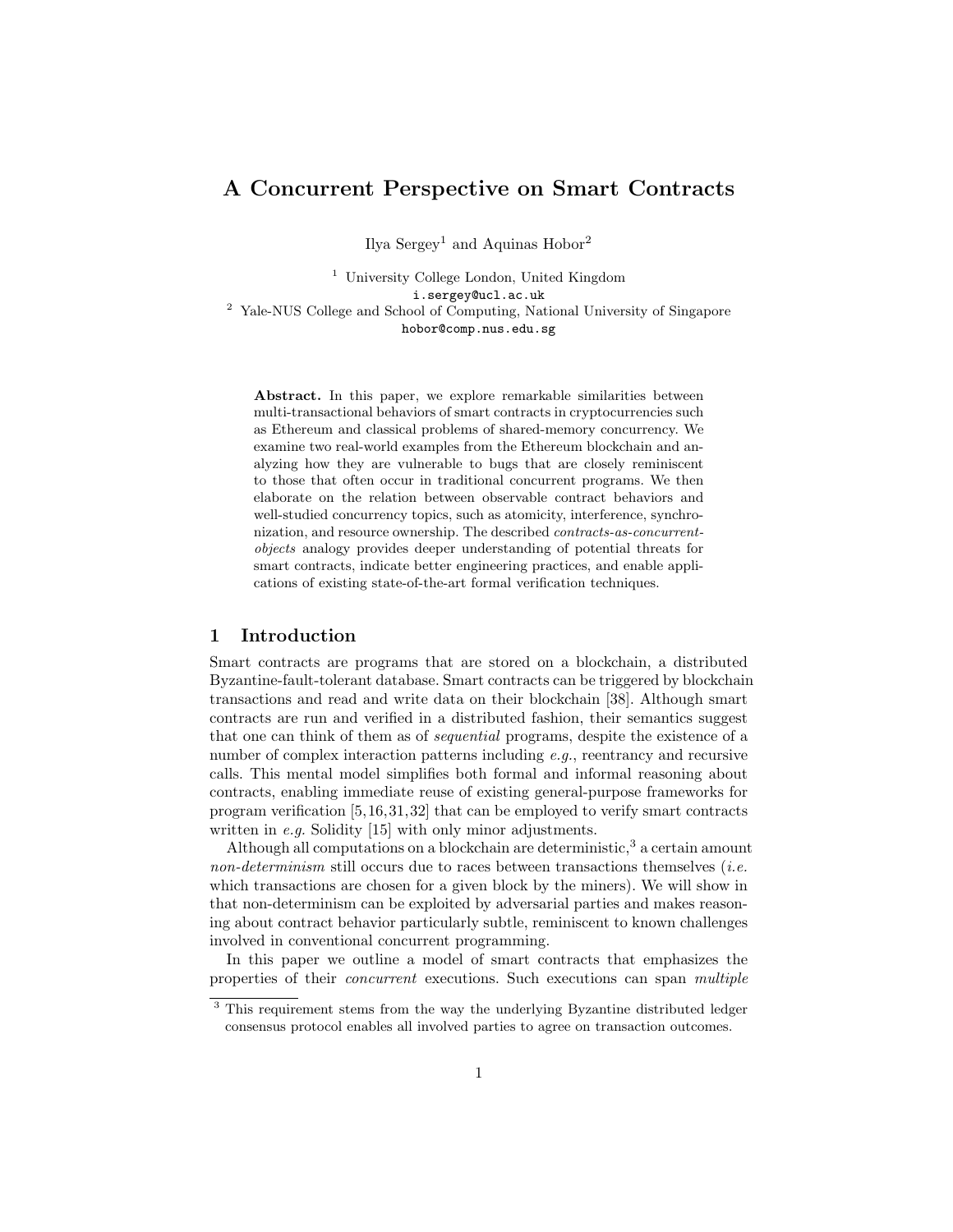blockchain transactions (within the same block or in multiple blocks) and thereby violate desired safety properties that cannot be stated using only the contract's implementation and local state—precisely what the existing verification methodologies focus on [\[5,](#page-13-0) [32\]](#page-14-2). To facilitate the reuse of the common programming intuition, we propose the following analogy:

## Accounts using smart contracts in a blockchain are like threads using concurrent objects in shared memory.

Threads using concurrent objects in shared memory. By concurrent objects we mean the broad class of data structures that are employed to exchange data between and manage the interaction of multiple *threads* (processes) running concurrently [\[20\]](#page-14-3). Typical examples of concurrent objects are locks, queues, and atomic counters—typically used via popular libraries such as java.util.concurrent. At runtime, these concurrent objects are allocated in a block of shared memory that is accessible to the running threads. The behavior resulting from the threads  $accessing the objects simultaneously—i.e. interference—can be extremely unpre$ dictable and thus extremely difficult to reason about.

Concurrent objects whose implementation does not utilize proper synchro-nization (e.g., with locks or barriers) can manifest data races<sup>[4](#page-1-0)</sup> under interference leading to a loss of memory integrity. Even for race-free objects the observed behavior under interference may be erroneous from the perspective of one or more clients. For example, a particular thread may not "foresee" the actions taken by the other threads with a shared object and thus may not expect for that object to change in all of the ways that it does change under interference.

Accounts using smart contracts in a blockchain. Smart contracts are analogous to concurrent objects. Instead of residing in a shared memory they live in the blockchain; instead of being used by threads they are invoked by accounts (users or other contracts). Like concurrent objects, they have internal mutable state, manage resources  $(e.g.$  funds), and can be accessed by multiple parties both within a block and in multiple blocks. Unlike traditional concurrent objects, a smart contract's methods are atomic due to the transactional model of computation. That is, a single call to a contract (or a chain of calls to a series of contracts calling each other), is executed sequentially—without interrupts—and either terminates after successfully updating the blockchain or aborts and rolls back to its previous configuration before the call.

The notion of "atomicity for free" is deceptive, however, as concurrent behavior can still be observed at the level of the blockchain:

– The order of the transactions included to a block is not determined at the moment of a transaction execution, and, thus, the outcome can largely depend on the ordering with respect to other transactions [\[27\]](#page-14-4).

<span id="page-1-0"></span><sup>4</sup> That is, unsynchronized concurrent accesses by different threads to a single memory location when at least one of those accesses is a write.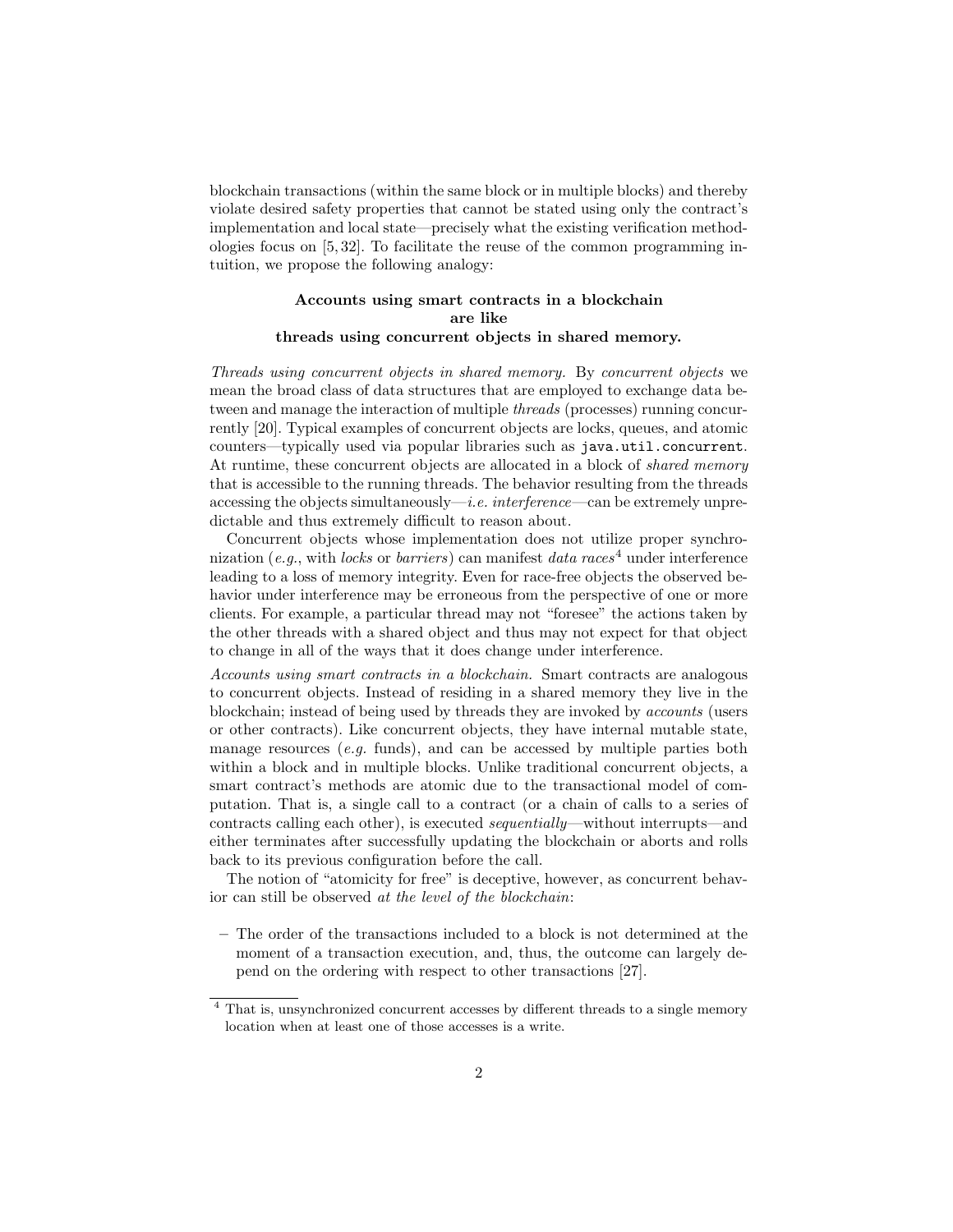- Several programming tasks require the contract logic to be spread across several blockchain transactions  $(e.g.,$  when contracts "communicate" with the world outside of the blockchain), enabling true concurrent behavior.
- Calling other contracts can be considered to be a kind of cooperative multitasking. By cooperative multitasking we mean that multiple threads can run but do not get interrupted unless they explicitly "yield". That is, a call from contract A to contract B can be considered to be a yield from contract A's perspective, with contract B yielding when it returns. The key point for smart contracts is that contract B can run code that was unanticipated by contract A's designer, which makes the situation much closer to a concurrent setting than a typical sequential one.[5](#page-2-0) In particular, contract B can modify state that contract A may assume is unchanged during the call. This is the essence of The DAO bug [\[9\]](#page-13-3), in which contract B made a call back into contract A to modify A's local state before returning [\[27\]](#page-14-4). However, reentrancy is not the only way this kind of error can manifest, since:
- It is not difficult to imagine a scenario in which a certain contract is used as a service for other parties (users and contracts), managing the access to a shared resource and, in some sense, serving as a concurrent library. As multicontract transactions are becoming more ubiquitous, various interference patterns can be observed and, thus, should be accounted for.

Our goals and motivation. Luckily, the research in concurrent and distributed programming conducted in the past three decades provides a large body of theoretical and applied frameworks to code, specify, reason about, and formally verify concurrent objects and their implementations. The goal of this paper is thus twofold. First, we are going to provide a brief overview of some known concurrency issues that can occur in smart contracts, characterizing the problems in terms of more traditional concurrency abstractions. Second, we are aiming to build an intuition for "good" and "bad" contract behaviors that can be identified and verified/detected correspondingly, using existing formal methods developed for reasoning about concurrency.

# 2 Deployed Examples of Concurrentesque Behavior

Here we discuss two contracts that have been deployed on the Ethereum blockchain that each illustrate different aspects of concurrent-type behavior. The BlockKing contract, like many others on the Ethereum blockchain today, implements a simple gambling game [\[2\]](#page-13-4). Although BlockKing is not heavily used, we study it because it showcases a potential use of the Oraclize service [\[4\]](#page-13-5), which is a service that allows contracts to communicate with the world outside of the blockchain and thus invites true concurrency. Since the early adopters of the Oraclize service wrote it as a demonstration of the service and has made its source code freely available, it is likely that many other contracts that wish to use Oraclize will mirror it in their implementations.

The second example we discuss is the widely-studied bug in the DAO contract [\[1\]](#page-13-6). The DAO established an owner-managed venture capital fund with

<span id="page-2-0"></span><sup>&</sup>lt;sup>5</sup> A better term would be "uncooperative multitasking" under the circumstances.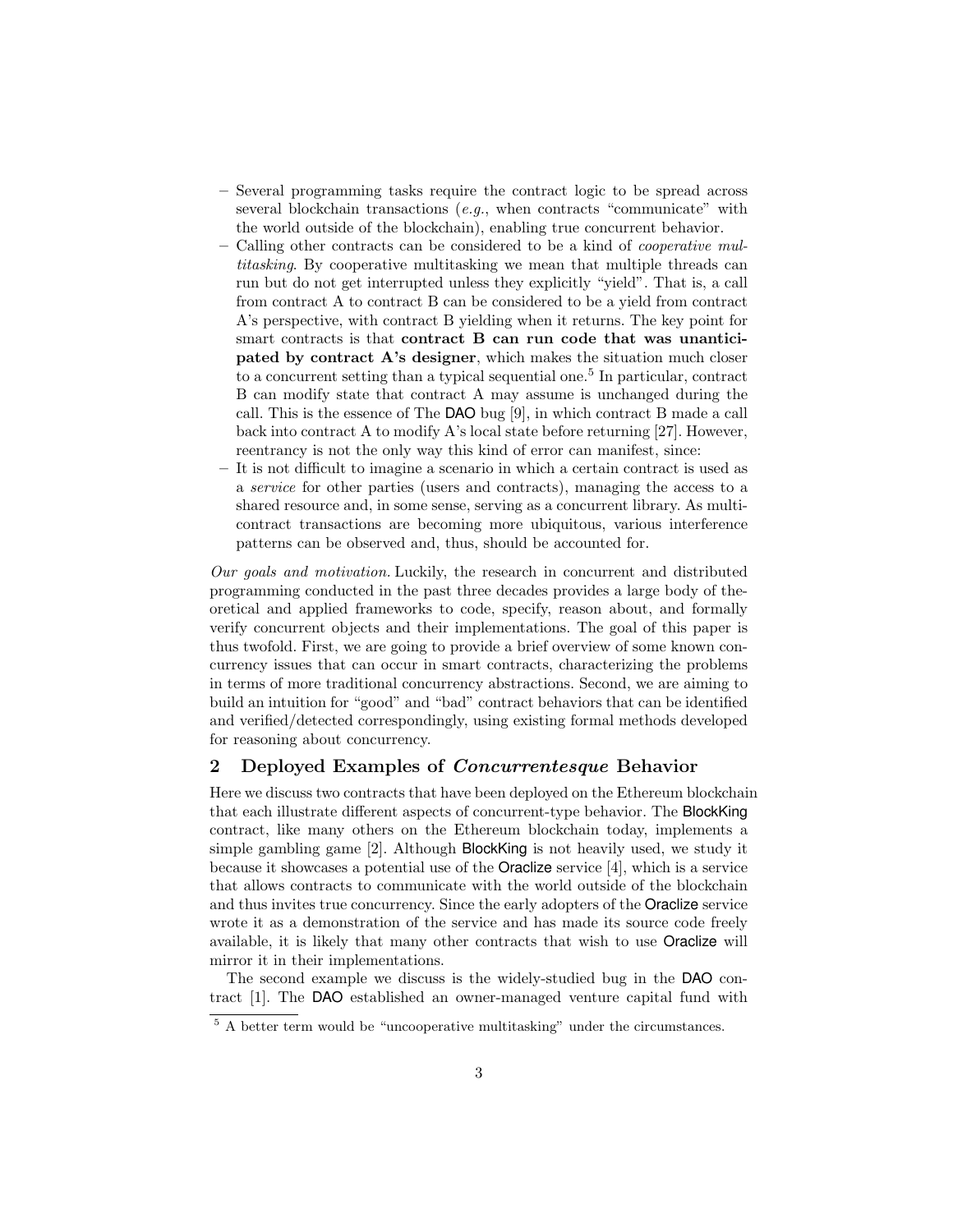more than 18,000 investors; at its height it attracted more than 14% of all Ether coins in existence at that time. The subsequent attack on it cost investors approximately 3.6 million Ether, which at that time was worth approximately USD 50 million. The DAO employed what we call "uncooperative multitasking", in that when the DAO sent money to a recipient then that recipient was able to run code that interfered (via reentrancy) with the DAO's contract state that the DAO assumed would not change during the call.

### 2.1 The **BlockKing** contract

The gamble in BlockKing works as follows. At any given time there is a designated "Block King" (initially the writer of the contract). When money is sent to the contract by a sender  $s$ , a random number  $j$  is generated between 1 and 9. If the current block number modulo 10 is equal to  $j$  then s becomes the new Block King. Afterwards, the Block King gets sent a percentage of the money in the contract (from 50% to 90% depending on various parameters), and the writer of the contract gets sent the balance.

Generation of good quality random numbers is often difficult in deterministic systems, especially in a context in which all data is publicly stored—and in which there are financial incentives for attackers. Accordingly, **BlockKing** utilizes the services of a trusted party, Wolfram Alpha, to generate its random numbers using the Oraclize service. Assuming Oraclize is well-behaved, this strategy for random number selection should be very difficult for attackers to predict.

The code for BlockKing is 365 lines long, but the lines of particular interest are given in Figure [1;](#page-4-0) line numbers here refer to the actual source code of the contract as given by Etherscan [\[2\]](#page-13-4). The enter function is called when money is sent to the contract. It sets some contract variables (lines [299–](#page-4-1)[301\)](#page-4-2) and then sends a query to the Oraclize service (line [303\)](#page-4-3).

The oraclize\_query function raises an event visible in the "real world" before returning to its caller, which then exits (line [304\)](#page-4-4). In the real world the Oraclize servers monitor the event logs, service the request (in this case by contacting the Wolfram Alpha web service), and then make a fresh call into the originating contract at a designated callback point (line [306](#page-4-5) in BlockKing). Between the event and its callback, many things can occur, in the sense that the the blockchain can advance several blocks between the call to oraclize\_query and the resumption of control at \_\_callback. During this time the state of the blockchain, and even of the BlockKing contract itself, can have changed drastically. In other words, this is true concurrent behavior on the blockchain.

What can go wrong? Suppose that multiple gamblers wish to try their luck in a short period of time (even within the same block). The contract makes no attempt to track this behavior. Accordingly, each new contestant will overwrite the previous one's data (the critical warriorBlock and warrior variables) in lines [299–](#page-4-1)[301.](#page-4-2) When the callbacks do eventually occur, the last contestant in the batch will enjoy multiple chances to win the throne curtesy of the earlier contestants in that batch who payed for the other callbacks! The culprit is lines [339](#page-4-6)[–347](#page-4-7) from the process\_payment function, called as the last line of the \_\_callback function in line [309.](#page-4-8)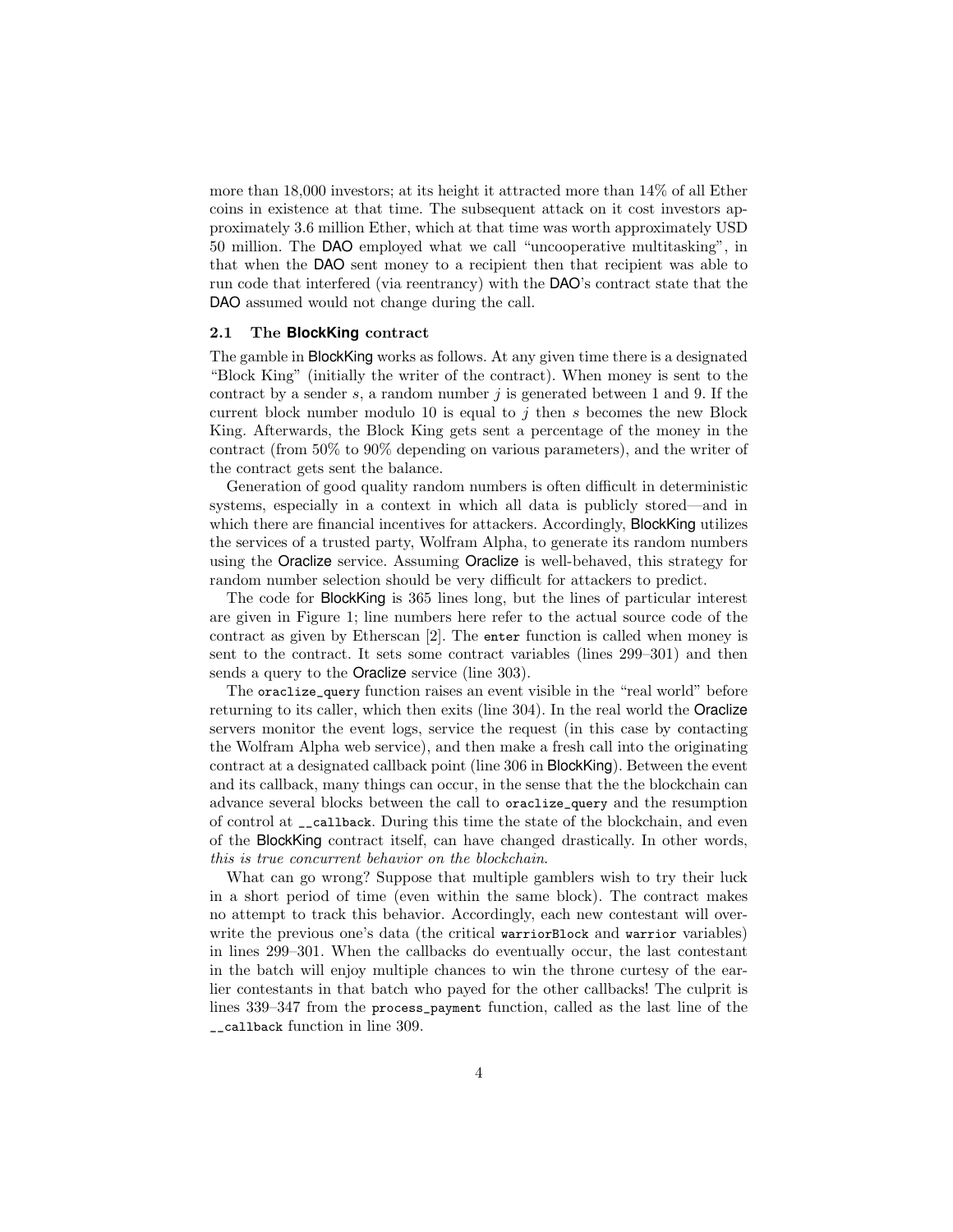```
293 function enter() {
294 // 100 finney = .05 ether minimum payment otherwise refund payment and stop contract
295 if (msg.value < 50 finney) {
296 msg.sender.send(msg.value);<br>297 return;
          return;
298<br>299
299 warrior = msg.sender;<br>300 warriorGold = msg.val
300 warriorGold = msg.value;<br>301 warriorBlock = block.num
301 warriorBlock = block.number;<br>302 bytes32 myid =
302 bytes32 myid =<br>303 oraclize query
        Social Separation oraclize_query(0,"WolframAlpha","random number between 1 and 9");
304 }
305
306 function __callback(bytes32 myid, string result) {
307 if (msg.sender != oraclize_cbAddress()) throw;
308 randomNumber = uint(bytes(result)[0]) - 48;<br>309 process payment():
        process\_payment();
310 }
311<br>312
        function process_payment() {
        ...
339 if (singleDigitBlock == randomNumber) {<br>340 rewardPercent = 50:
340 rewardPercent = 50;<br>341 // If the payment wo
341 // If the payment was more than .999 ether then increase reward percentage<br>342 if (warriorGold > 999 finney) {
342 if (warriorGold > 999 finney) {<br>343 rewardPercent = 75:
            rewardPercent = 75;
344<br>345
345 king = warrior;
         xingBlock = warriorBlock;
347
```
<span id="page-4-0"></span>Fig. 1. BlockKing code fragments [\[2\]](#page-13-4).

<span id="page-4-10"></span><span id="page-4-7"></span><span id="page-4-6"></span>Each time the process\_payment function is called the least significant digit of warriorBlock is computed and stored into the variable singleDigitBlock. $^6$  $^6$  Each time the process\_payment function is called by \_\_callback he has a new chance to match the random number in line [339.](#page-4-6) If the numbers do match, then that final contestant is crowned on line [345.](#page-4-10)

#### 2.2 The **DAO** contract

The source code for the DAO is 1,239 lines and markedly more complex than **BlockKing** [\[23\]](#page-14-5). Since much has already been written about this bug  $(e.g. [9,27])$  $(e.g. [9,27])$  $(e.g. [9,27])$  $(e.g. [9,27])$ , we present in Figure [2](#page-5-0) only the key lines. The problem is the order of line [1012,](#page-5-1) which (via a series of further function calls) sends Ether to msg.sender, and line [1014,](#page-5-2) which zeros out the balance of msg.sender's account.

In a sequential program, reordering two independent operations has no effect on the ultimate behavior of the program. However, in a concurrent program the effect of a sequentially-harmless reorder can have significant effect since the order in which operations occur can affect how the threads interfere. In the DAO, sending the Ether in line [1012](#page-5-1) "yields" control, in some multitasking sense, to any arbitrary (and thus potentially malicious) contract located at msg.sender.

<span id="page-4-9"></span> $6$  For reasons that seem rather strange to us, this modulus is computed very inefficiently in lines 315–338 of the contract, which we elide to save space.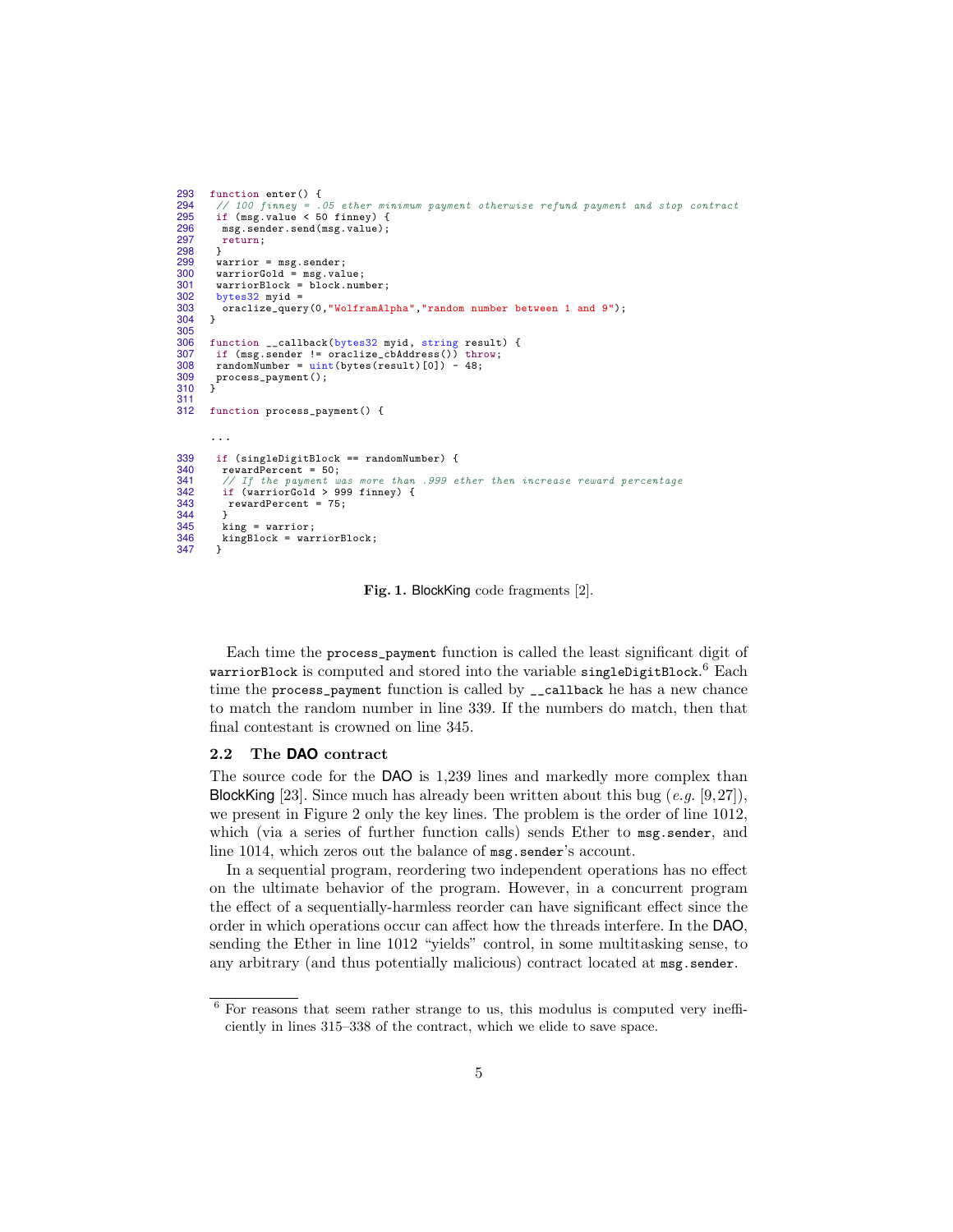```
1010 // Burn DAO Tokens
1011 Transfer(msg.sender, 0, balances[msg.sender]);
1012 withdrawRewardFor(msg.sender); // be nice, and get his rewards
1013 totalSupply -= balances[msg.sender];
1014 balances[msg.sender] = 0;
1015 paidOut[msg.sender] = 0;
1016 return true;
1017 }
```
<span id="page-5-0"></span>Fig. 2. DAO code fragment [\[23\]](#page-14-5).

Unfortunately, the DAO internal state still indicates that the account is funded since its account balance has not yet been zeroed out in line [1014.](#page-5-2) Accordingly, a malicious msg.sender can initiate a second withdrawal by calling back into the DAO contract, which will in turn send a second payment when control reaches line [1012](#page-5-1) again. In fact, the malicious msg.sender can then initiate a third, fourth, etc. withdrawal, all of which will result in payment. Only at the end is his account zeroed out, after being paid many multiples of its original balance.

Previous analyses of this bug have indicated that the problem is due to recursion or unintended reentrancy. In a narrow sense this is true, but in a wider sense what is going on is that sequential code is running in what is in many senses a concurrent environment.

# <span id="page-5-3"></span>3 Interference and Synchronization

Having showed that concurrent-type behavior exists and causes problems in real contracts on the Blockchain, we will now examine other ways that our concurrent-objects-as-contracts viewpoint can help us understand how contracts can behave on the blockchain.

#### 3.1 Atomic updates in shared-memory concurrency

Figure [3](#page-6-0) depicts a canonical example (presented in a Java 8-like pseudocode) of a wrongly used concurrent object, which is supposed to implement an "atomic" counter with methods get and set. The implementation of the concurrent counter on the left is obviously *thread-safe* (*i.e.*, *data race*-free), thanks to the use of synchronized primitives [\[17\]](#page-13-7). What is problematic, though, is how an instance of the Counter class is used in the multithreaded client code on the right.

Specifically, with two threads running in parallel and their operations interleaving, the call to incr() within thread2's body could happen, for instance, between the assignment to a and the call  $c.set(a + 1)$  within the incr() call of thread1. This would invalidate the condition in the following assert statement, making the overall program fail non-deterministically for a certain execution!

The issue arises because the implementation of incr() on top of Counter does not provide the *atomicity quarantees*, expected by the client code. Specifically, the code on the right is implemented in the assumption that there will be no interference between the statements of incr(), hence the counter c is going to be incremented by 1, and a and b will be the same by the end of its execution. Indeed,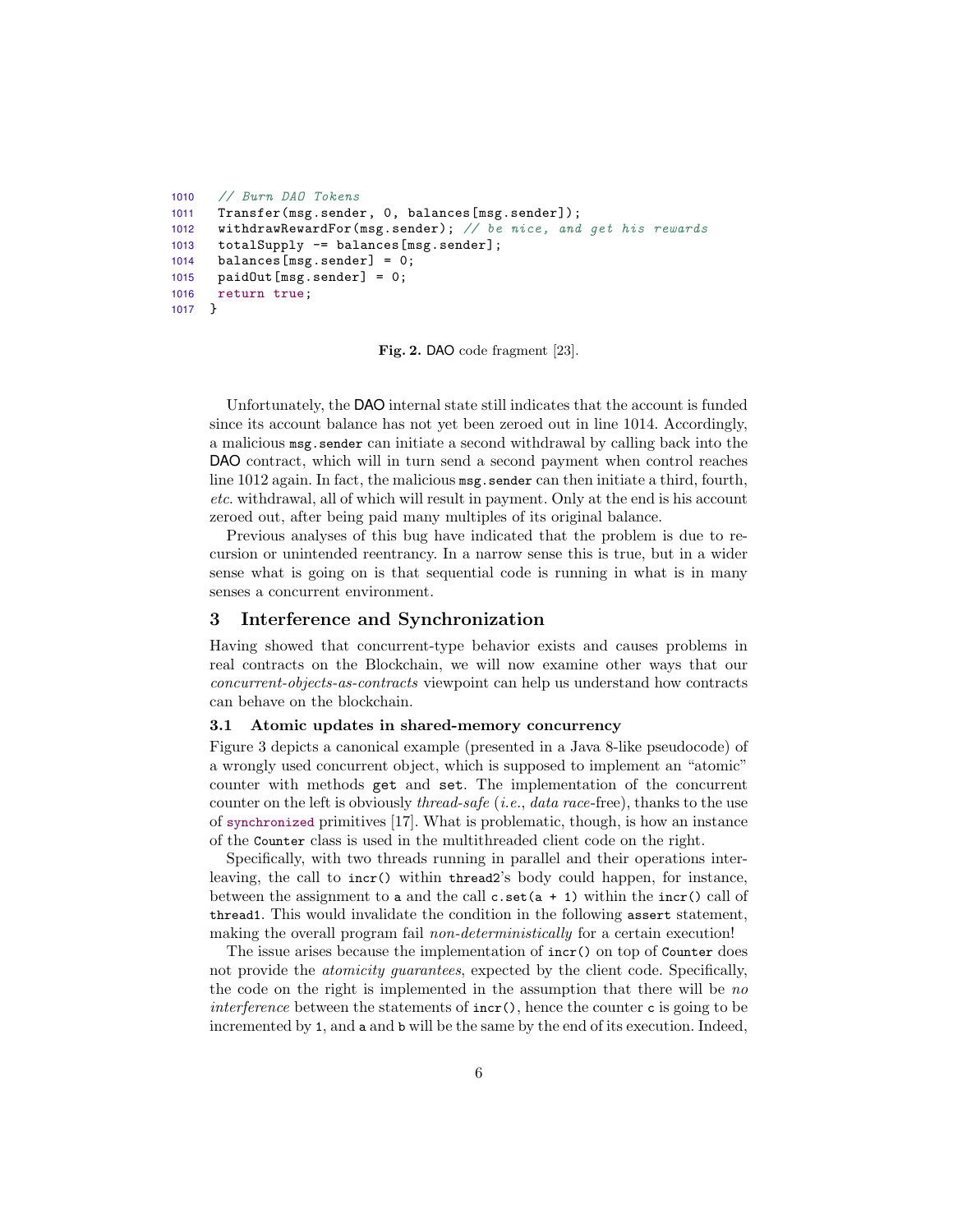```
class Counter {
  private int x = 0;
  /** Return current value */
  synchronized int get() {
    return x;
  }
  /** Set x to be v */synchronized int set(int v) {
    int t = x;
    x = v:
    return t;
  }
}
                                    final Counter c = new Counter();
                                    void incr() {
                                      int a = c.get();
                                      int b = c.set(a + 1);assert (a == b);
                                    }
                                    // In the main method
                                    Runnable thread1 = () ->
                                      { incr(); }
                                    Runnable thread2 = () ->
                                      { incr(); }
                                    thread1.run(); thread2.run();
```
<span id="page-6-0"></span>Fig. 3. A concurrent counter (left) and its two-thread client application (right).

this is not always the case in the presence of concurrently running thread2, and not only a and b will be different, the later call to c.set() will also "overwrite" the result of the earlier one.

A better designed implementation of Counter could have instead provided an *atomic* implementation of incr(), implemented via a version of *fetch-and*increment operation [\[20,](#page-14-3) § 5.6], via explicit locking, or by means of Java's synchronized keyword. However, given the only two methods, get and set, the implementation of Counter has synchronization properties of an atomic register whose consensus number  $[20, \, \xi, 5, 1]$  $[20, \, \xi, 5, 1]$  (*i.e.*, the number of concurrent threads that can unambiguously agree on the outcomes of get and set) is exactly 1. Therefore, it is fundamentally impossible to implement an atomic incrementation of c by using only get and set, and without relying on some additional synchronization, by giving priorities to certain preordained threads.

Perhaps a bit surprisingly, even though the implementation of Counter from Figure [3](#page-6-0) is not flawed by itself, its weak atomicity properties render it quite useless in the presence of an unbounded number of threads, making it virtually impossible to make any *stable* (*i.e.*, resilient with respect to concurrent changes) assumptions about its internal state.

#### 3.2 Atomic updates in concurrent blockchain transactions

The left part of Figure [4](#page-7-0) shows a smart contract, implemented in Solidity [\[15\]](#page-13-2), with functionality and methods reminiscent to those of an atomic concurrent counter. The function get allows one to query the contract for the current balance, associated with some fixed address id, whereas the set function allows one to update balance with the new balance, taken from the message via msg.value, sending back the old amount and returning it as a result.

Since the bodies of both get and set are going to be executed sequentially in the course of some transactions, neither there is any need to synchronized them,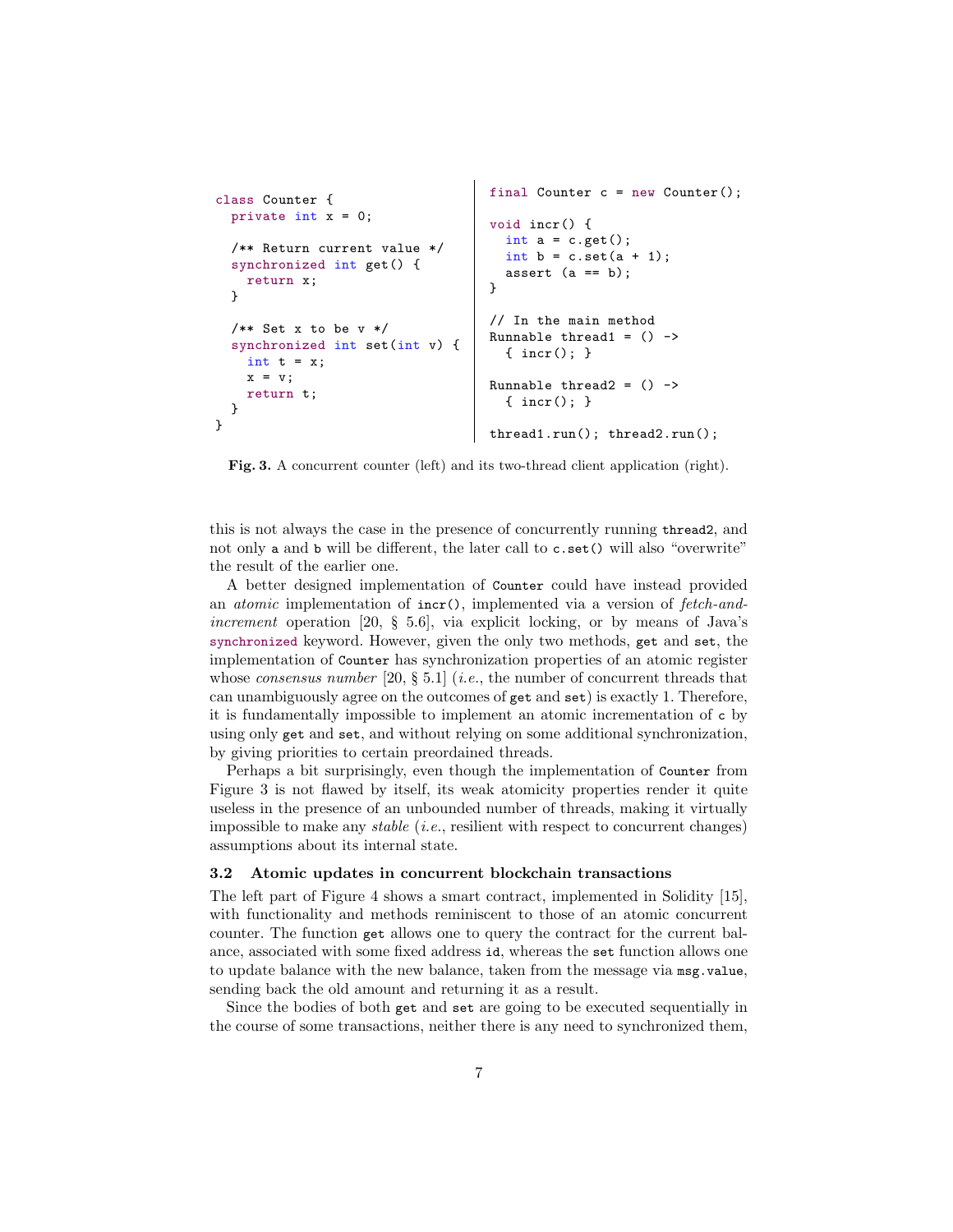```
contract Counter {
  address public id;
  uint private balance;
  function get() returns (uint) {
    return balance;
  }
  function set() returns (uint) {
    uint t = balance;
    balance = msg.value;
    msg.sender.send(t);
    return t;
  }}
                                     // ...
                                     // Same code as in Counter
                                    function testAndSet(uint expected)
                                      returns (uint) {
                                       uint t = balance;
                                       if (t == expected) {
                                         balance = msg.value;
                                         msg.sender.send(t);
                                         return t;
                                       } else {
                                         throw;
                                       }
                                     }
```
<span id="page-7-0"></span>Fig. 4. A counter contract (left) and a synchronizing testAndSet method (right).

nor there is any explicit way to do so in Solidity. However, it is not difficult to observe that as an implementation of the simplest possible storage (e.g., for some id-related funds), used by multiple different parties to update it's balance, the Counter contract is as useless as its Java counterpart from Figure [3.](#page-6-0)

For instance, imagine that two parties, unaware of each other try to increment the amount, stored by an instance of Counter by a certain value. Since the contract does not provide a way for them to do it in one operation, they will have to first query the amount via get and then try to change it via set function, following the same pattern as the implementation of incr from Figure [3.](#page-6-0) Indeed, both these calls can be accomplished in a single transaction, which would make the execution sequential. However, because of the limited gas requirement,<sup>[7](#page-7-1)</sup> it is ill-advised to call more than one external contract in the course of execution. Furthermore, the call to get can be performed by a client, external to the blockchain, which would mean that the consecutive calls to get and set will end up in two different transactions. If this is the case, those calls might interfere with other transactions, launched by multiple parties trying to modify Counter at the same time, making us face the familiar problem: the result of calling the function set cannot be predicted out of the local observations.

The cause of the described problem, both in the shared-memory and blockchain cases, is the lack of strong synchronization primitives, allowing one to simultaneously observe and manipulate with the counter in the presence of concurrent executions. One solution to the problem, which would make it possible to increment the counter atomically, is to enhance the counter with the testAndSet function (right part of Figure [4\)](#page-7-0). This function implements the check/update logic similar to the *compare-and-swap* primitive [\[20,](#page-14-3)  $\S$  5.8], (known as CMPXCHG, on the Intel x86 and Itanium architectures), as a way to implement synchronization between multiple threads. The consensus number of testAndSet (and

<span id="page-7-1"></span> $^7$  This is a standard way in Ethereum to ensure that execution of a contract terminates: by supplying it with a limited amount of "gas", used as a fuel for execution steps.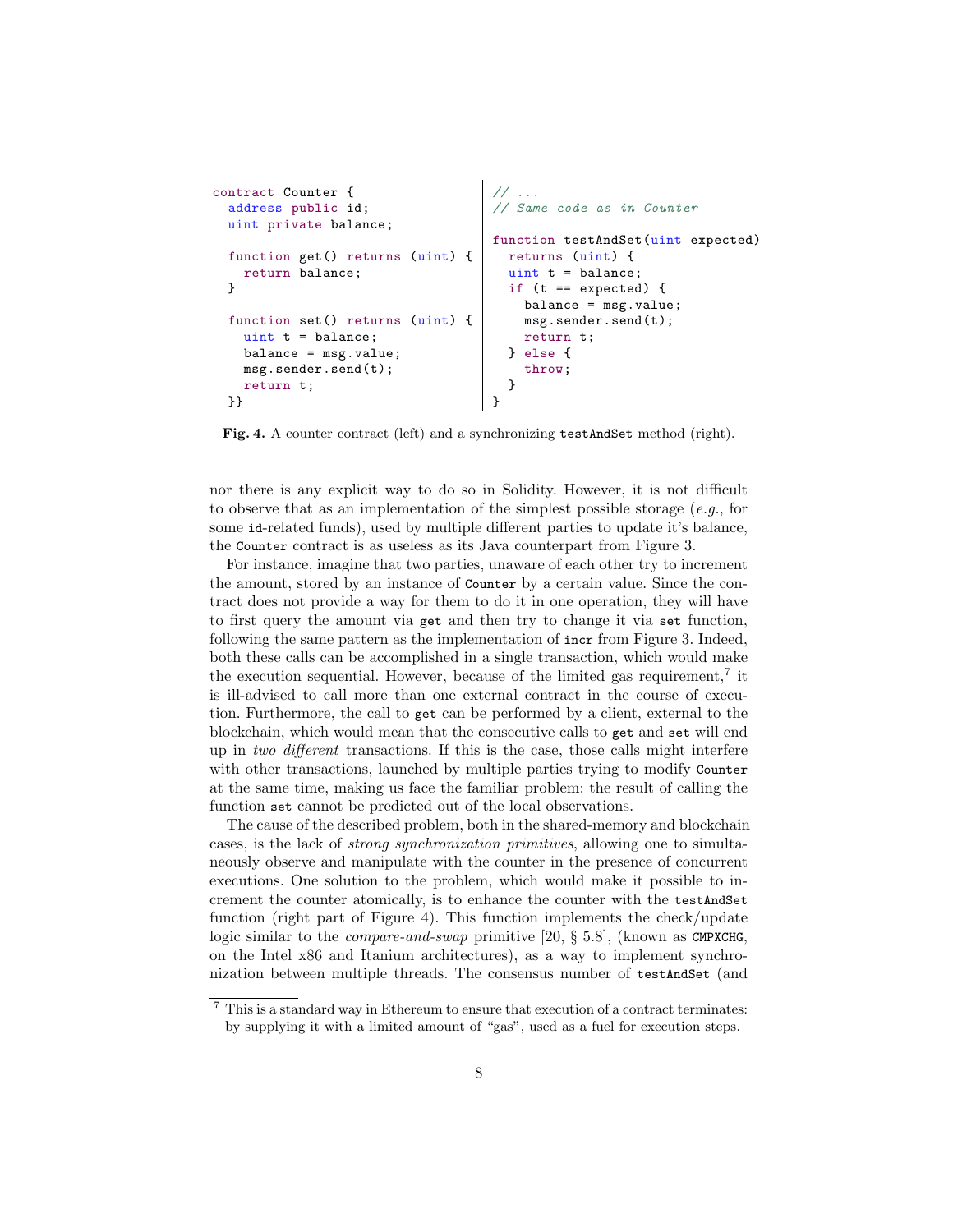```
contract Counter {
  address public owner;
uint private balance;
 modifier byOwner() {
   if (msg.sender != owner) throw;
    _
 \mathbf{r}function get() external byOwner
   returns (uint) {
   return balance;
 \mathbf{r}function set() external byOwner
   returns (uint) {
    uint t = balance;balance = msg.value;
   msg.sender.send(t);
    return t;
 }}
                                           // Same declarations as in Counter
                                           mapping (address =) bool) readers;
                                           // Initialized with 0x0
                                           address writer;
                                           modifier canRead() {
                                             if (msg.sender != writer ||
                                                 !readers[msg.sender]) throw;
                                              _
                                           }
                                           modifier canWrite() {
                                             if (msg.sender != writer) throw;
                                             _
                                           }
                                           function acquireReadLock() returns (bool) {
                                             if (writer == 0x0) {
                                               readers[msg.sender] = true;
                                             } else return false;
                                           }
                                           // ... Other synchronization primitives
```
<span id="page-8-0"></span>Fig. 5. An exclusively-owned (left) and Read/Write-locked (right) contract.

some other similar  $Read-Modify-Write$  primitives) is known to be  $\infty$ , hence it is strong enough to allow an arbitrary number of concurrent parties agree on the outcome of the operation.

Notes on formal reasoning and verification. The modern formal approaches for runtime concurrency verification, based on exploring dynamic execution traces and summarizing their properties, provide efficient tools for detecting the violations of atomicity assumptions, and the lack of synchronization [\[26\]](#page-14-6). For instance, by translating our contract to the corresponding shared-memory concurrent object, one would be able to use the existing tools to summarize its traces [\[13\]](#page-13-8), thus, making it possible to observe undesired interaction patterns.

# <span id="page-8-1"></span>4 State Ownership and Permission Accounting

A different way to prohibit the unwelcome interference on a contract's state is to engineer a tailored permission accounting discipline, controlling the set of operations allowed for different parties.

Let us first notice that the problems exhibited by the two-thread example in Figure [3](#page-6-0) and preventing one from asserting anything about its state  $x$  could be avoided if we enforced a restricted access discipline: for instance, by stating that at any moment at most one thread can query/modify its state. This would grant the corresponding thread an exclusive ownership [\[30\]](#page-14-7) over the object, thus, justifying any assertions made locally from this thread about the object's state.

The unique ownership is traditionally ensured in Ethereum's contracts by disallowing any other party, but a dedicated owner, make critical changes in the contract state. For instance, Figure [5](#page-8-0) (left) shows an altered version of the Counter contract, so no other party can interact with it but its "owner". The ownership discipline is enforced by Solidity's mechanism of modifiers, allowing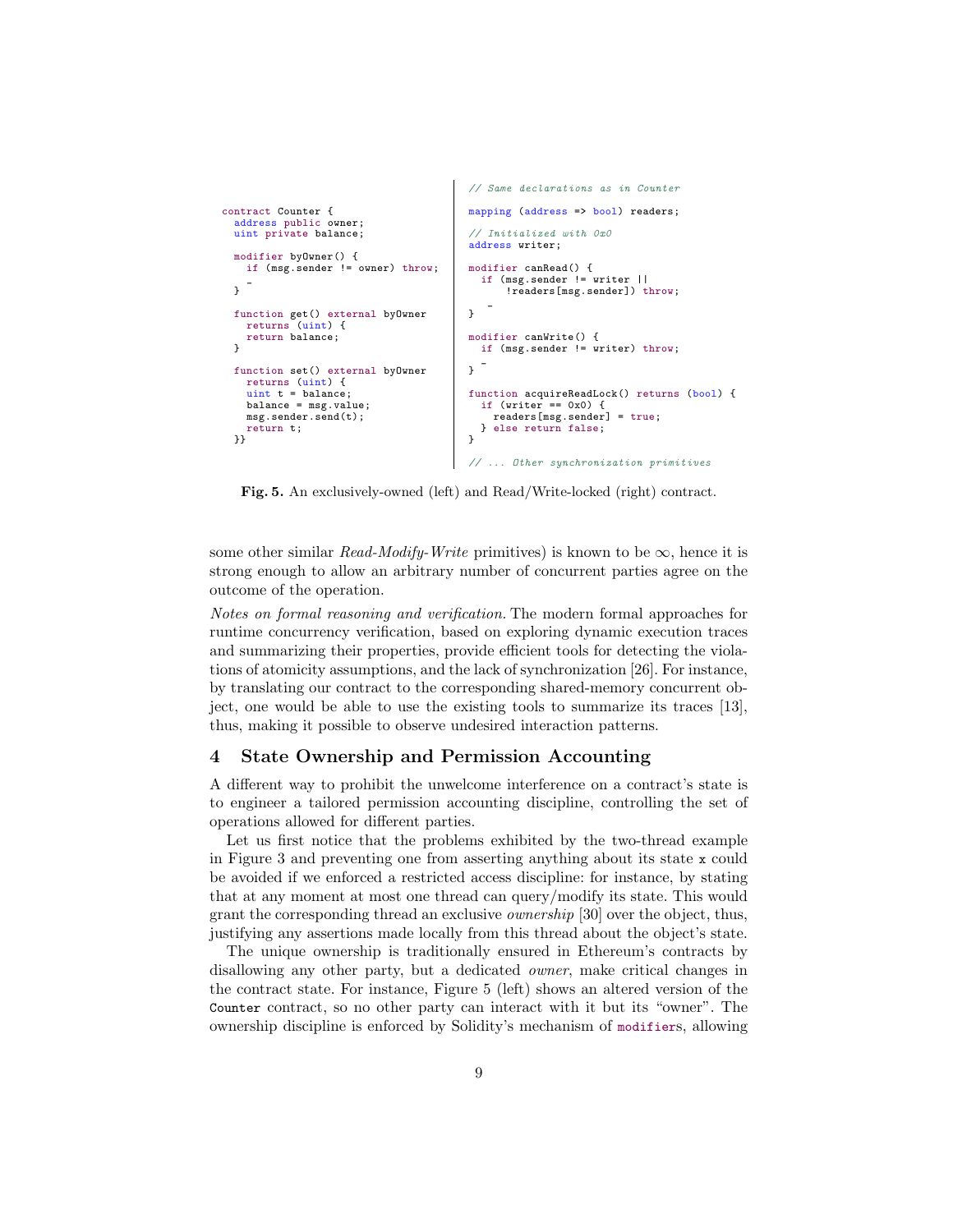one to provide custom dynamically checked pre-/postconditions for functions. In our example, the byOwner modifier will enforce that the functions get and set will be only invoked on behalf of a fixed party—the **owner** of the contract.

This is a rather crude solution to the interference problem, as it would mean to exclude any concurrent interaction at a contract whatsoever. It is quite illuminating, though, from a perspective on thinking of contracts as concurrent objects, allowing us to immediately apply our analogy: accounts are threads. Indeed, by imposing a specific ownership discipline on a contract as shown in Figure [5](#page-8-0) is similar to enhancing its Java counterpart with an explicit check of Thread.currentThread().getId().

Let us now try to push the analogy between accounts and threads a bit further by designing a version of a counter with more elaborated access rights. In particular, we are going to ensure that as long as there are accounts (aka "threads") "interested" in having its value immutable (as their internal logic might rely on its immutability), no other party may be allowed to modify it. Similarly, if at the moment there is exactly one party that holds a unique permission to modify the counter, no other parties may be allowed to read it. The solution to this synchronization problem is well-known in a concurrency community by the name Read/Write lock [\[6\]](#page-13-9). Its implementation requires keeping track of threads currently reading and writing to the shared object, so a thread should explicitly acquire the corresponding permission before performing a read/write operation, and then should release it upon finishing.

The right part of Figure [5](#page-8-0) shows the essential fragments of the Read/Writelocked contract implementation. The two new fields, readers and writer keep track of the currently active readers and writers. The new modifiers canRead and canWrite are to be used for the omitted get and set operations correspondingly. Finally, acquireReadLock allows its caller to acquire the lock as long as there is no active writer in the system, by registering it in the readers mapping.

As we can see, the accounts-as-threads is a rather powerful analogy, suggesting a number of solutions to possible synchronization problems that can be taken verbatime from the concurrency literature. The only drawback of the presented solution is the fact that it is rather monolithic: the contract now combines the functionality of the data structure  $(i.e.,$  the counter) and that of a synchronization primitive  $(i.e., a lock)$ . We will discuss possible ways to improve the modularity of the implementation in Section [5.](#page-9-0)

<span id="page-9-0"></span>Notes on formal reasoning and verification. Formal reasoning about permission accounting and separation of state access is a long studied topic in the shared-memory concurrency literature (see, e.g., [\[8\]](#page-13-10) for an overview). Formalisms, such as Concurrent Separation Logic and [\[30\]](#page-14-7) Fractional/Counting permissions [\[6\]](#page-13-9) provide a flexible way to define the abstract ownership discipline and verify that a particular implementation follows it faithfully. For instance, our Read/Write lock contract can be formally proven *safe* (*i.e.*, prohibiting concurrent writemodifications) using a formal model of permissions by Bornat et al. [\[6\]](#page-13-9).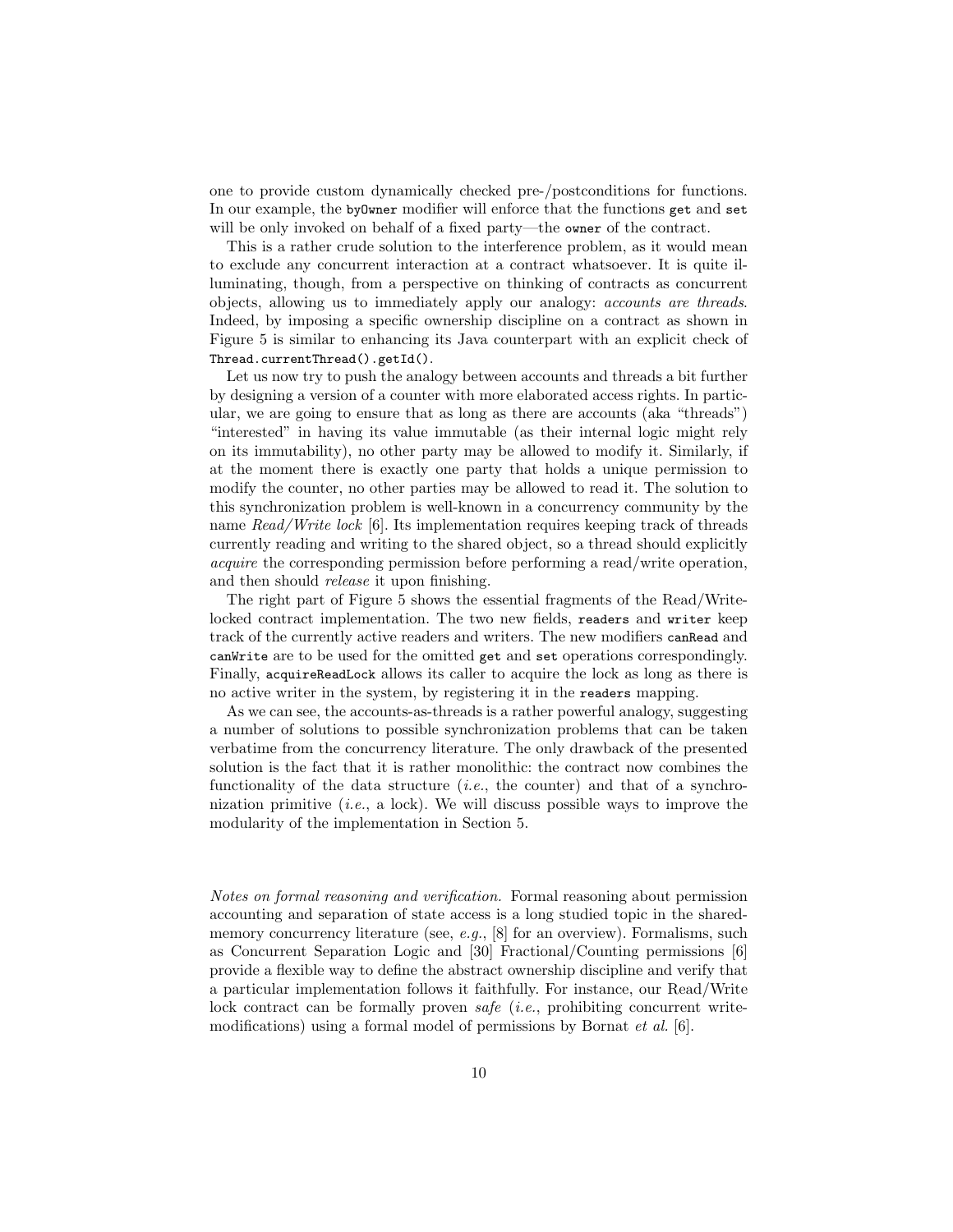# 5 Discussion

#### 5.1 Composing the contracts

The locking contract "pattern", considered in Section [4,](#page-8-1) has a significant drawback: its design is non-modular. That is, the locking machinery is implemented by the contract itself rather than by a third-party library. This is at odds with good practices of software engineering, in which it is advised to implement synchronization primitives, such as ordinary and reentrant locks, as standalone libraries, which can be used for managing access client-specific resources.

But once the lock logic is factored out of the contract, the reasoning about the contract's behavior becomes significantly more difficult, as, in order to prove the preservation of its internal invariants, one needs to be aware of the properties of the extracted locking protocol, such as, e.g., uniqueness of a writer, which are external to the contract. In other words, verification of a contract can no longer be conduced in an *isolated* manner and will require building a model that allows reasoning about a contract interacting with other, rigorously specified contracts. The idea of disentangling the logic of contracts is not inherent to our concurrent view and is paramount in the existing good practices of contract development. For instance, the same idea is advocated as a way to implement upgradable contracts in Ethereum through introducing and additional level of indirection [\[11\]](#page-13-11). Having a "contract factory", implemented as another contract, which can be invoked by any party, poses verification challenges similar to those of proving the safety properties of *higher-order* concurrent object (*i.e.*, an object, that is manipulating with other objects) [\[19\]](#page-14-8).

The idea of compositional reasoning and verification of mutually-dependent and higher-order concurrent objects using concurrency logics has been a subject of a large research body in the past decade [\[12,](#page-13-12) [33,](#page-14-9) [34,](#page-14-10) [37\]](#page-14-11). Most of those approaches focus on a notion of protocol, serving as an abstract interface of an object's behavior in the presence of concurrent updates, while hiding low-level implementation details  $(i.e.,$  the actual code). We believe, that by leveraging our analogy, we will be able to develop a method for modular verification of such multi-contract interactions.

#### 5.2 Liveness properties

With the introduction of locks and exclusive access, another concurrency-related issue arises: reasoning about *progress* and *liveness* properties of contract implementations. For instance, it is not difficult to imagine a situation, in which a particular account, registered as a "reader" in our example from Figure [5,](#page-8-0) might never release the reader-lock, thus, blocking everyone else from being able to change the contract's state in the future. The liveness in this setting would mean that eventually something good happens, meaning that any party is properly incentivised to release the lock. In a concurrency vocabulary, such an assumption can be rephrased as fairness of the system scheduler, making it possible to reuse existing proof methods for modular reasoning about progress [\[25\]](#page-14-12) and termination [\[18\]](#page-14-13) in of single- and multi-contract executions.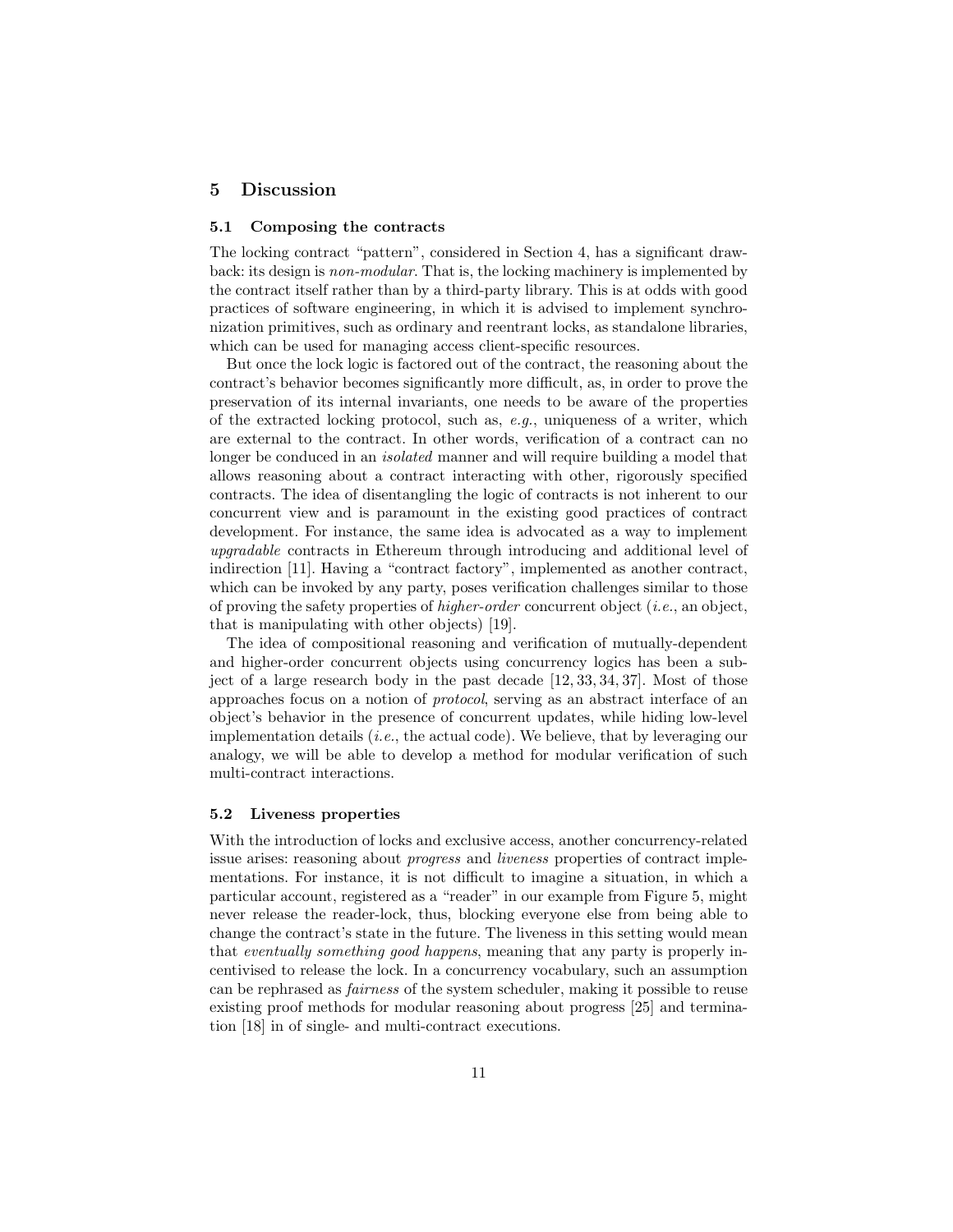# 6 Related Work

Formal reasoning about smart contracts is an emerging and exciting topic, and suitable abstractions for describing a contract's behavior are a subject of active research. In this section, we relate our observations to the existing results in formalizing and verifying contract properties, outlining promising areas that would benefit from our concurrency analogy.

#### 6.1 Verifying contract implementations

Since the DAO bug [\[9\]](#page-13-3), the Ethereum community has been focusing on preventing similar errors, with the aid of general-purpose tools for program verification.

At the moment, contracts written in Solidity can be annotated with Hoarestyle pre/postconditions and translated down to OCaml code [\[32\]](#page-14-2), so they become amenable to verification using the Why3 tool, which uses automation to discharge the generated verification conditions [\[16\]](#page-13-1). This approach is efficient for verifying basic safety properties of Solidity programs, such as particular variables always being within certain array index boundaries, and preservation of general contract invariants (typically stated in a form if linear equations over values of uint-valued variables) at the method boundaries and before performing external contract calls—precisely what was violated by the DAO contract.

Bhargavan et al. have recently implemented a translation from a subset of Solidity (without loops and recursion) [\[5\]](#page-13-0) into  $F^*$ —a programming language and verification framework, based on dependent types [\[35\]](#page-14-14). They also provided a translator from EVM bytecode to  $F^*$  programs. Both these approaches made it possible to use  $F^*$  as a uniform tool for verification of contract properties, such as invariant preservation and absence of unhandled exceptions, which were encoded as an effect via  $F^*$ 's support for indexed Hoare monad [\[36\]](#page-14-15). A similar approach to specify the behavior of contracts and based on dependent types has been adopted by Pettersson and Edström [\[31\]](#page-14-1), who implemented a small effectbased contract DSL as a shallow embedding into Idris [\[7\]](#page-13-13), with the executable code extracted to Serpent [\[14\]](#page-13-14), a Python-style contract language.

Hirai has recently formalized the entire specification of Ethereum Virtual Machine [\[22\]](#page-14-16) in Lem [\[28\]](#page-14-17) with extraction to the Isabelle/HOL proof assistant, allowing mechanized verification of contracts, compiled to EVM bytecode, for a number of safety properties, including assertions on mutable state and the absence of potential reentrancy. Unlike the previous approaches, Hirai's formalization does not provide a syntactic way to construct and compose proofs  $(e.g.,)$ via a Hoare-style program logics), and all reasoning about contract behavior is conducted out of the low-level execution semantics [\[38\]](#page-14-0).

In contrast with these lines of work, which focus predominantly on low-level safety properties and invariant preservation, our observations hint a more highlevel formalism for capturing the properties of a contract behavior and its communication patterns with the outside world. In particular, we consider communicating state-transition systems (STSs) [\[29\]](#page-14-18) with abstract state as a suitable formalism for proving, e.g., trace and liveness properties of contract executions using a toolset of established tools, such as  $TLA + [24]$  $TLA + [24]$ . In order to connect such an abstract representation with low-level contract code, one will have to prove a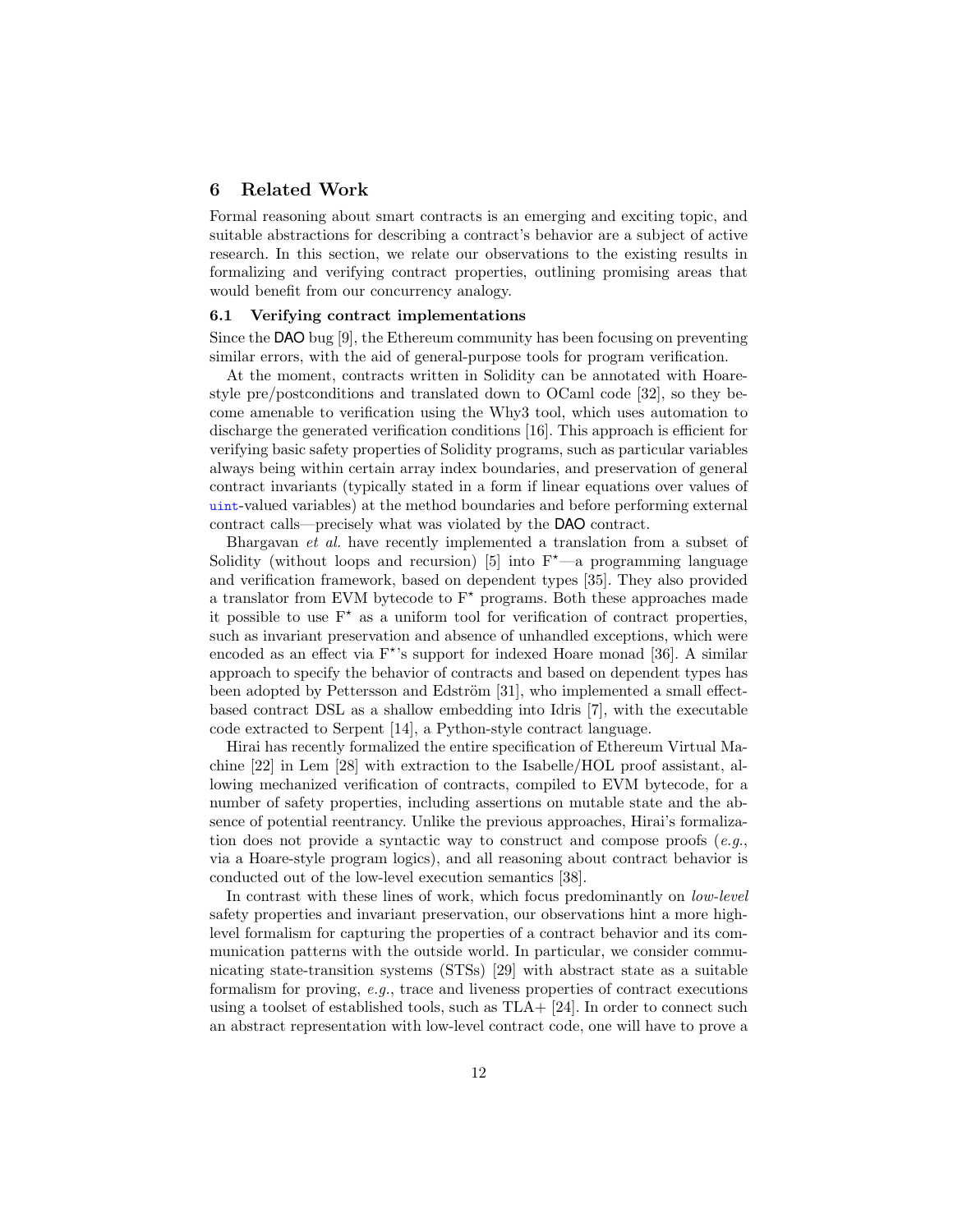refinement  $[3]$  between the high-level and the low-level representations, *i.e.*, between an STS and the code. In some sense, finding a suitable contract invariant and proving it via Why3 or  $F^*$  may be considered as proving a refinement between a *one-state* transition system, such that the only state is what is described by the invariant, and an implementation that preserves it. However, we expect more complicate STSs will be required in order to reason about contracts with preemptive concurrency.

#### 6.2 Reasoning about global contract properties

The observation about some contracts being prone to unintentional or adversarial misuse due to the interference phenomenon has been made by Luu et al. [\[27\]](#page-14-4). They characterised the problem similar to what's exhibited by our counter example in Section [3](#page-5-3) as *transaction-ordering dependency* (TOD), which under our concurrency analogy can be generalized as a problem of unrestricted interference. The solution to the TOD-problem, suggested by Luu  $et \ al.$ , required changing the semantics of Ethereum transactions, providing a primitive, similar to our testAndSet from Figure [4.](#page-7-0) While the advantage of such an approach is the absence of the need to modify the already deployed contracts (only the client code interacting with them needs to be changed), it requires all involved users to upgrade their client-side applications, in order to account for the changes. In essence, Luu et al.'s solution targets a very specific concurrency pattern: strengthening synchronization, provided by atomic registers, by adding a blockchain-supported read-modify-write primitive. Realizing the nature of the problem, hinted by our analogy, might instead suggest alternative contract-based solutions, such as,  $e.g.,$  engineering a locking proxy contract. The disadvantage of this approach is, however, the need to foresee this behavior at the moment of designing and deploying a contract. That said, such an ability to model this behavior is precisely what, we believe, our analogy enables.

# 7 Conclusion

We believe that our analogy between *smart contracts* and *concurrent objects* can provide new perspectives, stimulate research, and allow effective reuse of existing results, tools, and insights for understanding, debugging, and verifying complex contract behaviors in a distributed ledger. As any analogy, ours should not be taken verbatim: on the one hand, there are indeed issues in concurrency, which seem to be hardly observable in contract programming; on the other hand, smart contract implementers should also be careful about notions that do not have direct counterparts in the concurrency realm, such as gas-bounded executions and management of funds.

To conclude, we leave the reader with several speculations, inspired by our observations, but neither addressed nor disproved:

– A common concurrency challenge in non garbage-collected languages is to track the uniqueness of heap locations, which can be later reclaimed and repurposed—an issue dubbed the ABA problem [\[10\]](#page-13-16). With the lack of due caution, the ABA problem may lead to the violation of the object's state integrity. Can we imagine a similar scenario in a multi-contract setting?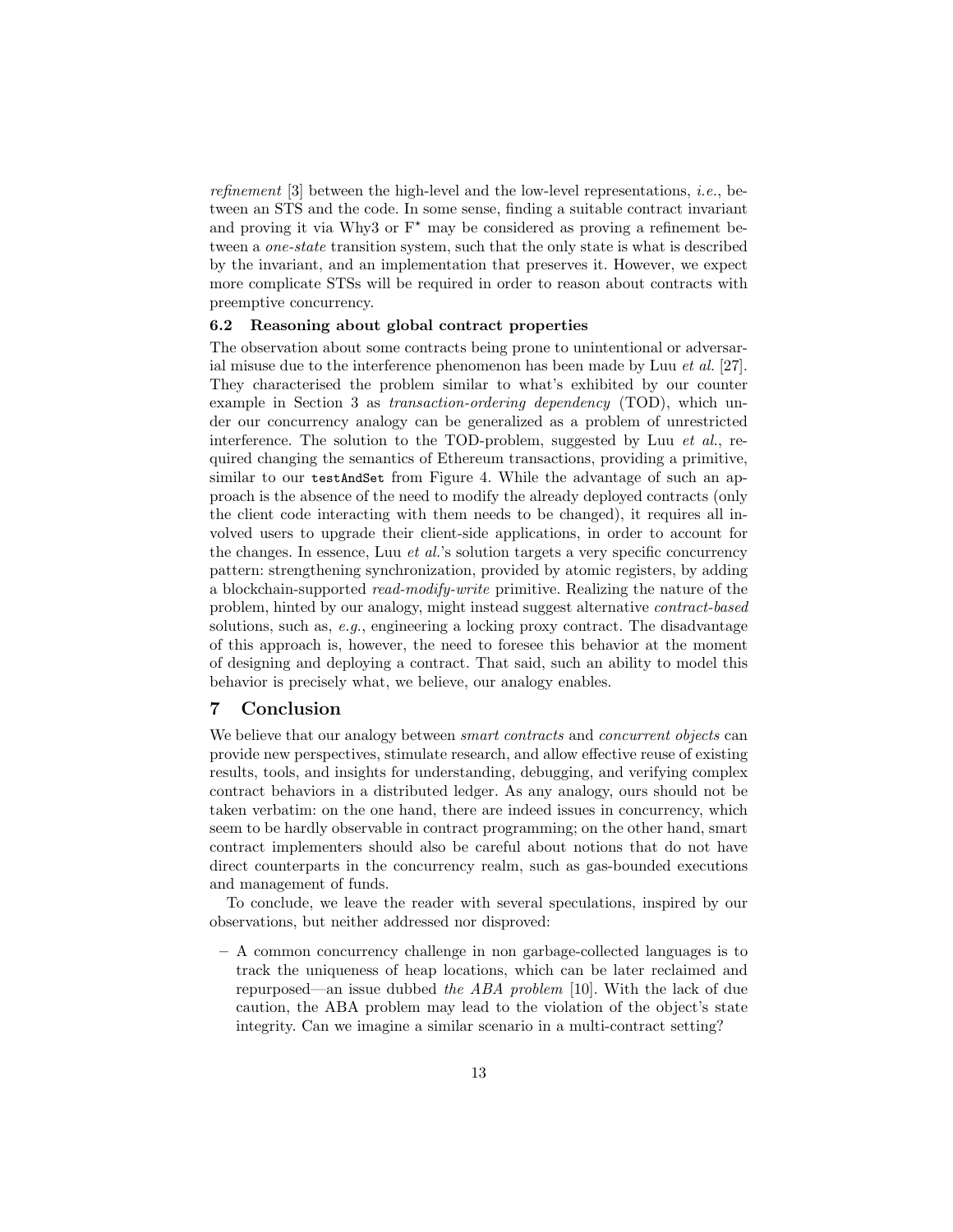- Continuing the analogy, if one sees a blockchain as a shared state, then the mining protocol defines the priorities for scheduling. Can we leverage the insights from efficient concurrent thread management in order to analyze and improve the existing distributed ledger implementations?
- $-$  Linearizability [\[21\]](#page-14-20) (aka atomicity) is a standard notion of correctness for specifying high-level behavior of lock-free concurrent objects. What would be an equivalent de-facto notion of consistency for composite contracts with multi-transactional operations, such as BlockKing?

Acknowledgements. Sergey's research is supported by EPSRC grant EP/P009271/1. Hobor's research is funded by Yale-NUS College R-607-265-045-121.

#### References

- <span id="page-13-6"></span>1. The DAO. [https://en.wikipedia.org/wiki/The\\_DAO\\_\(organization\)](https://en.wikipedia.org/wiki/The_DAO_(organization)).
- <span id="page-13-4"></span>2. BlockKing contract, 2016. [https://etherscan.io/address/](https://etherscan.io/address/0x3ad14db4e5a658d8d20f8836deabe9d5286f79e1) [0x3ad14db4e5a658d8d20f8836deabe9d5286f79e1](https://etherscan.io/address/0x3ad14db4e5a658d8d20f8836deabe9d5286f79e1).
- <span id="page-13-15"></span>3. M. Abadi and L. Lamport. The existence of refinement mappings. In LICS, pages 165–175. IEEE Computer Society, 1988.
- <span id="page-13-5"></span>4. T. Bertani. Oraclize. <http://www.oraclize.it>, 2016.
- <span id="page-13-0"></span>5. K. Bhargavan, A. Delignat-Lavaud, C. Fournet, A. Gollamudi, G. Gonthier, N. Kobeissi, N. Kulatova, A. Rastogi, T. Sibut-Pinote, N. Swamy, and S. Zanella-Béguelin. Formal verification of smart contracts: Short paper. In PLAS, pages 91–96. ACM, 2016.
- <span id="page-13-9"></span>6. R. Bornat, C. Calcagno, P. W. O'Hearn, and M. J. Parkinson. Permission accounting in separation logic. In POPL, pages 259–270. ACM, 2005.
- <span id="page-13-13"></span>7. E. Brady. Programming and reasoning with algebraic effects and dependent types. In ICFP, pages 133–144. ACM, 2013.
- <span id="page-13-10"></span>8. S. Brookes and P. W. O'Hearn. Concurrent separation logic. SIGLOG News, 3(3):47–65, 2016.
- <span id="page-13-3"></span>9. V. Buterin. Critical Update Re: DAO Vulnerability. [https://blog.ethereum.](https://blog.ethereum.org/2016/06/17/critical-update-re-dao-vulnerability) [org/2016/06/17/critical-update-re-dao-vulnerability](https://blog.ethereum.org/2016/06/17/critical-update-re-dao-vulnerability).
- <span id="page-13-16"></span>10. D. Dechev, P. Pirkelbauer, and B. Stroustrup. Understanding and effectively preventing the aba problem in descriptor-based lock-free designs. In ISORC, pages 185–192. IEEE Computer Society, 2010.
- <span id="page-13-11"></span>11. E. Dimitrova. Writing upgradable contracts in Solidity. [https://blog.colony.io/](https://blog.colony.io/writing-upgradeable-contracts-in-solidity-6743f0eecc88) [writing-upgradeable-contracts-in-solidity-6743f0eecc88](https://blog.colony.io/writing-upgradeable-contracts-in-solidity-6743f0eecc88), Last visited on February 3, 2017.
- <span id="page-13-12"></span>12. T. Dinsdale-Young, M. Dodds, P. Gardner, M. J. Parkinson, and V. Vafeiadis. Concurrent Abstract Predicates. In ECOOP, volume 6183 of LNCS, pages 504– 528. Springer, 2010.
- <span id="page-13-8"></span>13. M. Emmi and C. Enea. Symbolic abstract data type inference. In POPL, pages 513–525. ACM, 2016.
- <span id="page-13-14"></span>14. Ethereum Foundation. The Serpent Contract-Oriented Programming Language. <https://github.com/ethereum/serpent>.
- <span id="page-13-2"></span>15. Ethereum Foundation. The Solidity Contract-Oriented Programming Language. <https://github.com/ethereum/solidity>.
- <span id="page-13-1"></span>16. J. Filliâtre and A. Paskevich. Why3 - Where Programs Meet Provers. In ESOP, volume 7792 of LNCS, pages 125–128. Springer, 2013.
- <span id="page-13-7"></span>17. B. Goetz, T. Peierls, J. Bloch, J. Bowbeer, D. Holmes, and D. Lea. Java Concurrency in Practice. Addison-Wesley, 2006.